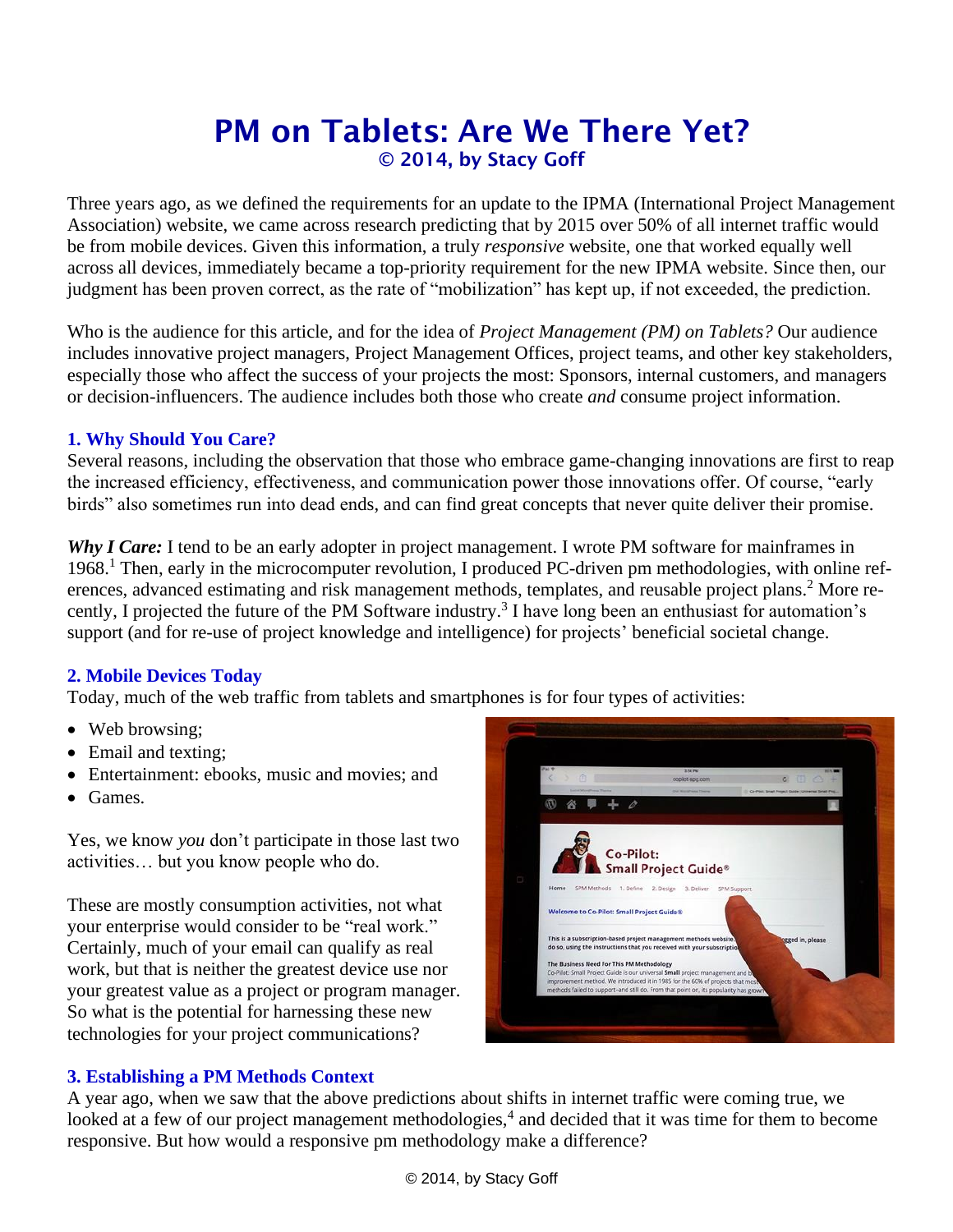Answer: By improving content creation, and broadening access by stakeholders to our project communications. How? Today's most-useful pm methodologies include these key components that deliver value to their customers:

- High level processes, most-often including scalable concept-through-realization Life Cycles and reminders about key Results, used as guidance and reminders for those who already know most of what they need;
- More detailed procedures, for those unfamiliar with the ways one could produce needed work package results; and, ideally, tips, insights and guidance from those who have done this procedure many times;
- Clear roles and responsibilities for each participant in the project—including Sponsors, Resource Managers, Customers, Technical and Sector Experts, Team members, and other Stakeholders;
- Organizational guidelines, sample policies, and executive guidance for maximizing project value;
- Key decision-points, with suggested review types, and guidance or criteria for go/no-go decisions;
- Project communication support, including methods and templates to support interim reviews, change control, issue management, risk management, status tracking, progress reporting, and lessons learned;
- Templates for project and product results. These are usually much more than a PM Plan, because they also include the trail of decision-influencing insights, from initial concept and business case, through requirements, alternative solutions, validation results, and of course, verification that you met the business need.

As you review the above list, you must realize that no one uses all this information in every project. However, one of the purposes of offering this project-supporting information online is to make it easier to access, search and comment—especially when you are not in your office, with the convenience of your intranet, or in-house enterprise network, where much of this information is often stored. And we note that this is an improvement from the early 1980s, when your "pm methodology" often meant 8 large three-ring binders on your bookshelf.

You might also observe that all but the last two items on the list are for *information consumption*; only the last two involve *information creation*—and thus the subject of our analysis, and the topic of this article.

## **4. The Device Types**

To make a useful comparison, we began with known devices—the desktop and notebook PCs, and added three more types of devices that are in popular use today. Note that it may not be a fair comparison to consider phones and tablets in the same category, because of the challenges in doing real work on small screens. Note also, that we "cheated," adding external keyboards to each device if needed, to speed our information creation.

- A. Desktop and notebook PCs
- B. Apple tablets and phones
- C. Android tablets and phones
- D. Windows RT tablets and phones

Reminder: Our focus in this article is on mobile devices, we included desktop and notebook PCs as a baseline. This is what we are accustomed to, and is a great frame of reference for the usefulness of mobile devices.

Each device type has its advantages, separate software support ecosystems, and file storage options. Even for our first device type, *Desktop and notebook PCs*, there are many operating systems, including Windows, Mac OS, Linux flavors, and others. Why is this important? The greater your device variety, the simpler you should make your other decisions. Selecting one Device would be the easiest implementation, but in a BYOD Bring-Your-Own-Device era, you cannot assume your team will be happy with just one device type.

## **5. Your Next Step, Software**

Your Device decision has made this next step easier. Or if you selected *all the devices*, it is harder. Information browsing is easy on all devices, although the screen size of cell phones does impact usefulness.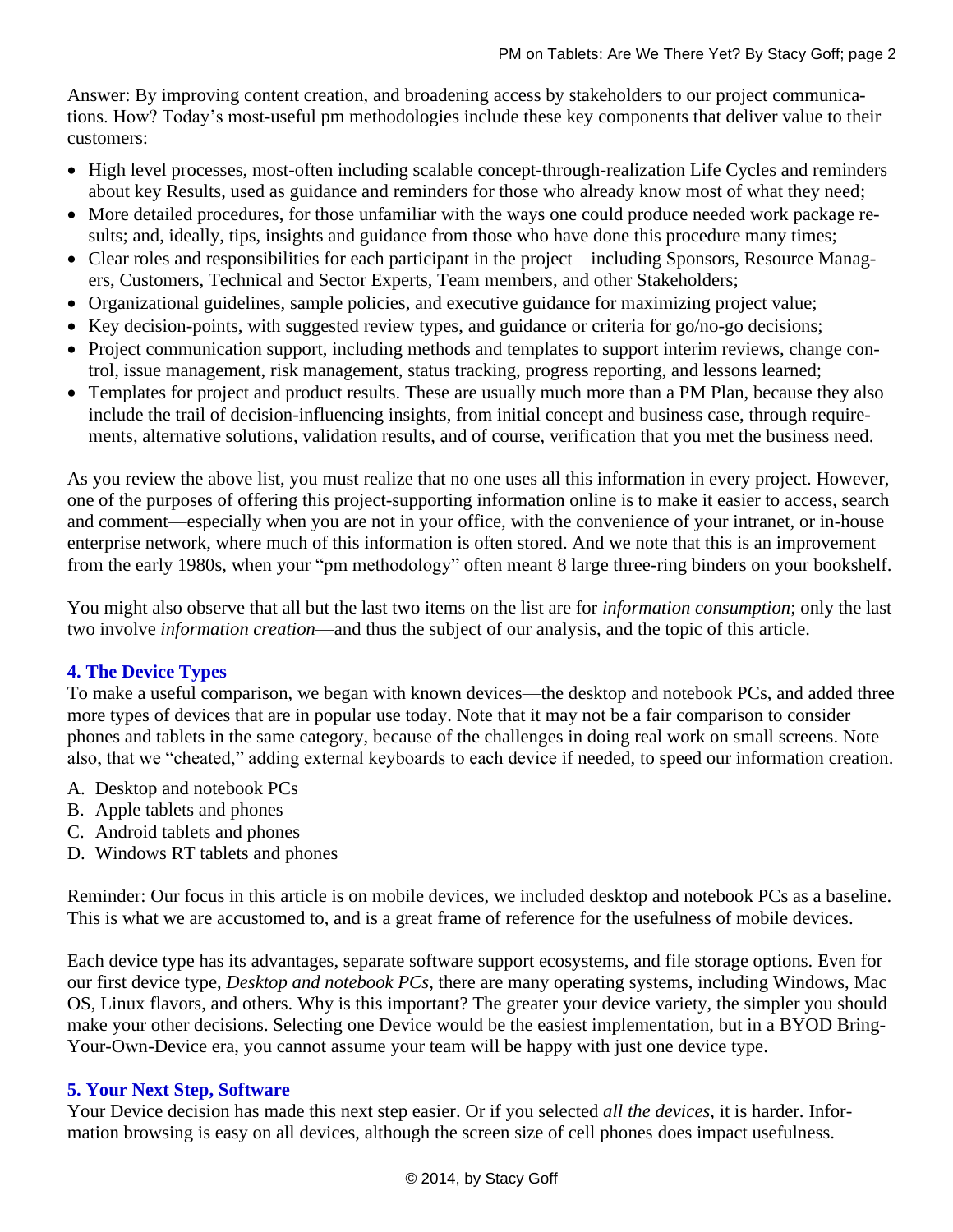A more complex challenge is active use of structured Templates to guide the information collection and communication throughout your project. Typical template types, beginning with the most-often-used, are:

- a. Document templates
- b. Spreadsheet templates
- c. Project Management software templates

Note that options b and c above may be interchangeable, or you may choose to use both. Microsoft has said that Excel is the most-used PM software solution in the World. But they also offer a powerful project management software package, Microsoft Pro-

ject, and Project Server.

*a. Document templates:* For years, document software choices have been limited. After Microsoft Word vanquished most of its competitors in the 1990s, that was the easy choice. *For our baseline, we score Microsoft Word with a grade of A as a desktop information creation tool for PM methods.* 

Other options are also available: *OpenOffice* begun as open source, was sold and transferred several times, and today is a viable competitor. It also has a useful sibling, *LibreOffice*. Among their advantages: They are free. One distinction: They don't have macros. That is an advantage for those who fear



the hacker danger of macros, and a disadvantage for those who use macros in their templates in *Microsoft Word*. These packages work with Device type A, Desktops and Laptops, mentioned above. *We score OpenOffice and LibreOffice a B as an information creation tool for projects.* The reason for the B: They seem to prefer to save files natively, rather than in the .doc or .docx format—and can lose some document formatting.

For Device type B, the *Apple tablet and phones*, *Apple's Pages* (\$) software is popular. It imports most Microsoft Word templates just fine; we have recorded information on them (painfully on a cell phone), and saved the files. When imported back into Word, the correct formatting remains. We have had trouble with some actions, such as hiding the comments, but *Pages* is a viable solution, scoring *a B+ as an information creation tool for projects.* Microsoft's recent release of Office for iPad would score an A, except for two factors: The monthly cost, and its preference for storing all files in Microsoft's private cloud. *We score it B+.* Update 2015: Microsoft now offers their Office for iPad apps for free.

For Device type C, *Android tablets and phones*, Google Drive/Docs works very well. Word documents do lose some of their formatting. We did try other apps, but their advantages are minimal: *Quickoffice* worked fairly well; *KingOffice* did work, but not as well. We were surprised at the usefulness of the templates in the Android devices—even on the phone they were usable. *We score Google Drive/Docs on Android a B as an information creation tool for projects.* Note that you can also use Google Drive/Docs on an iPad. *Shhh!*

We tested our document templates on Device type D, a *Windows RT tablet*. These come with a cloud-based version of *Microsoft Office,* including *Word*, and we were surprised at how well this works. The only feature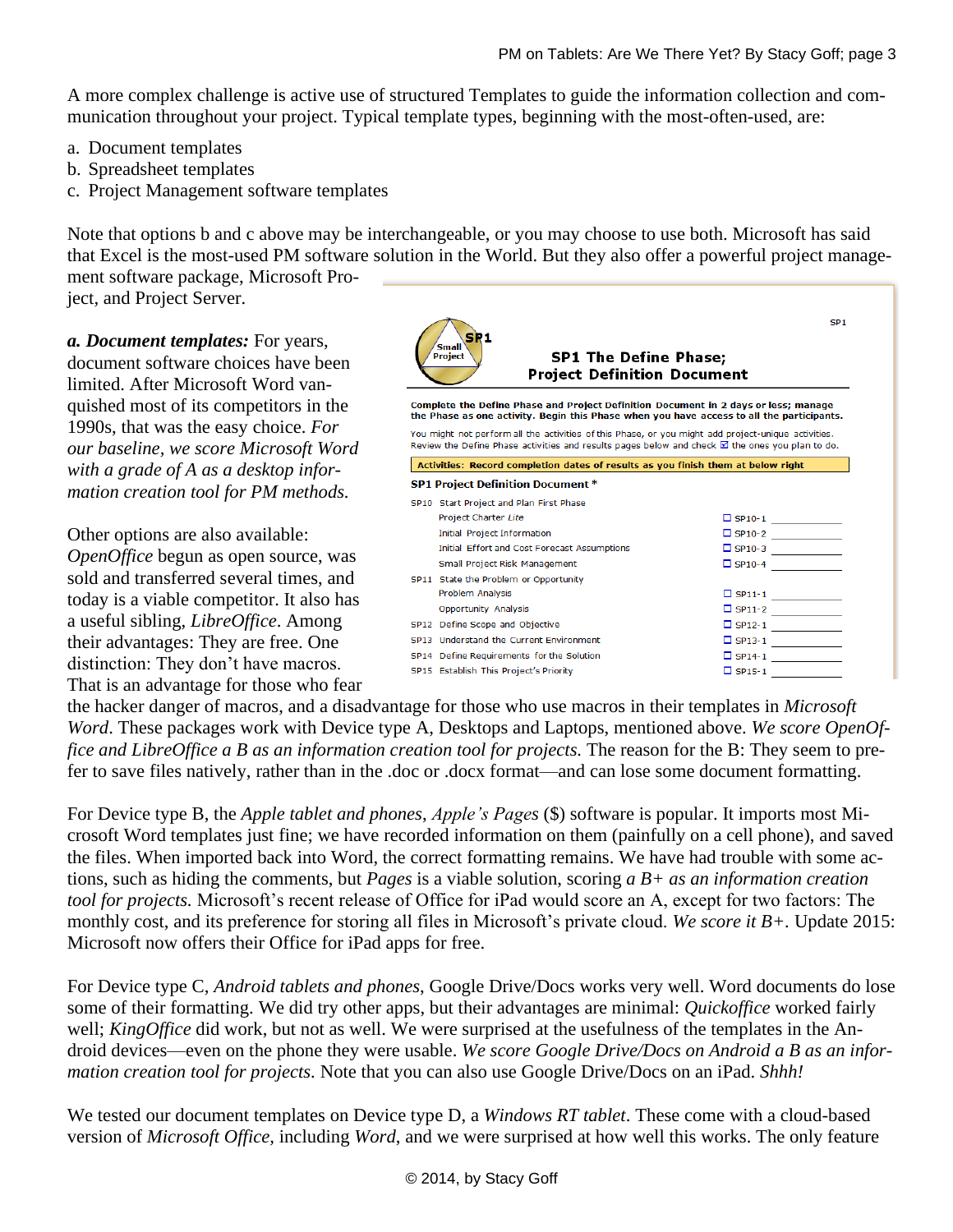some people will miss is the macros—which, as mentioned above, will be viewed by others as an advantage. *We score Microsoft Word on Windows RT tablets an A as an information creation tool for projects.* 

So far, so good: Overall, we are seeing encouraging results in the use of tablets as an information creation **and collaboration** tool for PM methods. Even the cellphones we tested worked at least passably well. Of course, the solutions above are device-specific: What happens if you have multiple people on your team, and each has their own preference for devices and apps? We'll share more on this question later.

*b. Spreadsheet templates:* Your choices for document software will influence your choices for spreadsheet software. Our pm methods have several spreadsheet templates, used (optionally) for planning and tracking at the highlevel, for the overall project, and at the detailed level, for each phase of the project.

Our baseline software for Desktops and notebooks is *Microsoft Excel. With macros enabled, it gets a score of A*. *We score LibreOffice Calc a B.*

| <b>MinProj PM</b><br><b>Schedule Template</b><br>Project ID: |                                             |                                |                 |                                    |                        |                    |         |                         |                          |  |  |  |  |
|--------------------------------------------------------------|---------------------------------------------|--------------------------------|-----------------|------------------------------------|------------------------|--------------------|---------|-------------------------|--------------------------|--|--|--|--|
| Project:                                                     |                                             |                                |                 | <b>Show Tracking</b>               |                        | <b>Start Date:</b> |         | 3-Jan-2014              |                          |  |  |  |  |
| WBS#<br>/Act#                                                | <b>Activity Description</b>                 | Precedent<br><b>Activities</b> |                 | <b>Responsible and</b><br>Involved | Est'd<br><b>Effort</b> | Dur-<br>ation      | ξ<br>₹. | Planned<br><b>Start</b> | Planned<br><b>Finish</b> |  |  |  |  |
|                                                              | <b>Start the Project</b>                    |                                |                 | \$6,240                            | 104h                   | 6.5d               |         | $3 - Jan$               | $14$ -Jan                |  |  |  |  |
| 110                                                          | Start the Project and Form Team             |                                |                 | SP1,PM1,CU1,TM1,<br>RM1.CU2.TM2    | 11h                    | 0.5d               |         | 3-Jan                   | 3-Jan                    |  |  |  |  |
| 130                                                          | Analyze the Problem or Opportunity          | 110                            | TM <sub>2</sub> | PM1.CU1.TM1.CU2.                   | 43h                    | 3.0 <sub>d</sub>   |         | 3-Jan                   | 6-Jan                    |  |  |  |  |
| 150                                                          | Define Scope and Objectives                 | 130                            |                 | PM1.CU1.TM1. CU2                   | 23h                    | 2.0 <sub>d</sub>   | O       | 6-Jan                   | 8-Jan                    |  |  |  |  |
| 191                                                          | Lead and Manage This Phase                  | 110                            |                 | PM1.SP1.RM1.TM3                    | 10h                    |                    |         | 3-Jan                   | $10 - Jan$               |  |  |  |  |
| 199                                                          | Approve Results and Plan the Next<br>Phases | 191.150                        |                 | PM1.CU1.TM1.RM1.<br>CU2.TM2.SP1    | 18h                    | 1.0 <sub>d</sub>   | 종<br>m  | 10-Jan                  | 11-Jan                   |  |  |  |  |
| 1M                                                           | Phase 1 Start Milestone                     | 199                            |                 |                                    |                        |                    |         | 14-Jan                  | 14-Jan                   |  |  |  |  |
|                                                              | <b>Define the Requirements</b>              | <b>Insert a Row</b>            |                 | \$11.311                           | 189h                   | 14.0 <sub>d</sub>  |         | $14$ -Jan               | 4-Feb                    |  |  |  |  |
| 210                                                          | Understand the Current Processes            | 199                            |                 | CU1.TM1.CU2.TM2                    | 48h                    | 4.0 <sub>d</sub>   |         | $14$ -Jan               | 18-Jan                   |  |  |  |  |

For mobile devices, here are a few sample options, and their relative scores: For Apple iPads and iPhones, *Apple Numbers—after they correct the recent update, that produces crashes; score: C*. Or, consider *Office/Excel for iPad, scoring B+*. For Android, either *Google Docs, score of B, or Quickoffice, score of C*. For a *Windows RT device, Microsoft Excel, score of A*. Easy, huh?

*c. Project Management Software templates:* Only serious project teams should consider this alternative to the use of Spreadsheet templates. Most project managers barely use 25% of the capabilities of Microsoft Project and licensing is expensive. The learning curve for dedicated project management tools, plus their cost (especially for a whole team), suggest that this option is best for full-time project managers of large projects.

Why do we suggest *any* pm software tools, then? Because many organizations require that all projects be imported or managed in a separate repository, so talent and other prioritized resources can be managed across all initiatives. Besides, serious project managers don't really use Excel, Visio and Powerpoint slides to produce a plan and schedule that is "merely enough to get an approval," do we?

For pm software on desktops and notebooks, as a comparative baseline, we do like Microsoft Project (or Primavera 6, for that matter), *each scoring a B+.* Why the lower baseline score? We score these lower because of their complexity and cost.



© 2014, by Stacy Goff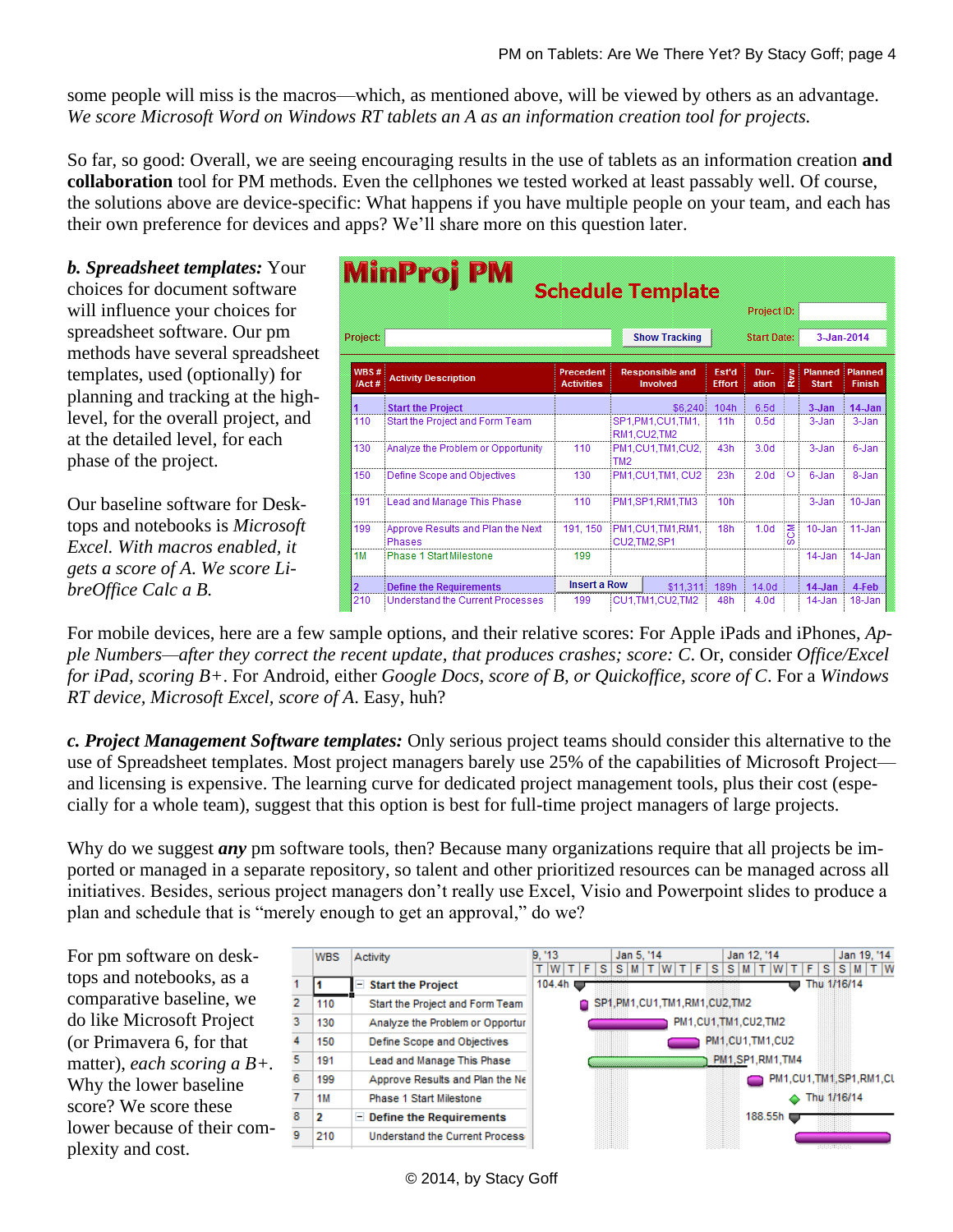For free, open source pm software, we have recommended OpenProj in the past; now our favorite is ProjectLibre; *we score it a C.* 

For tablet-based apps for pm software, it is very important to be able to import and export from Microsoft Project or Excel. A text-based Work Breakdown Structure or task list might be acceptable. Lack of easy import/export is one reason for the lower scores below. Another reason is that it appears that some of the available tablet packages are really just front-ends for proprietary cloud-based offerings, something we reject.

For Apple tablets consider Project Planner HD, *scoring C,* xPlan, *scoring C,* or SG Project Pro (\$\$), *scoring C+.* For Android tablets, consider GanttMan, *scoring C* or Project Schedule Free, *scoring C*. Windows RT: Project Timeline, *scoring C*. It looks like there is a lot of room for improvement in pm software apps for tablets. By the way, we really do like the mind-mapping software that is increasingly available (both free and fee) for tablets. In some cases, they can be used as an optimum project management software tool for information sharing. Similarly, we have also used a number of simple calendaring apps for managing small projects.

In addition to the above, what other options exist? There is an ever-increasing number of "cloud-based" solutions, some of which are quite good. They tend to work on multiple platforms. Because this is more of a corporate decision than a personal one, we believe you should ask your own Project Management Office. Ask them, but be sure to convey your decisions about tablet platforms and other software selections.

#### **6. Your File Location**

Your final decision is influenced by your earlier ones. Your first question: Local device or some central location? In the case of Desktop and notebook PCs, this question depends on whether you manage your suite of project templates for one project on your local PC or in your enterprise network. For our baseline Desktop grades, *we score both local and network an A*. Assuming, of course that this was a decision, not an accident.

But for our range of mobile devices, local storage may not be as useful as "the Cloud." Why? Because, to achieve its maximum value, project information must be shared. And nearly all the mobile devices currently make sharing project information more difficult than they should.

Your Cloud solution might be one of the currently-popular options, such as Google Drive, DropBox, Box, OneDrive (formerly SkyDrive), iCloud or others, or it could be your own Corporate Cloud. But note that your prior decisions may limit this option. At this stage in their development, each provider either makes it easiest for you to store your information in their cloud, or makes it difficult to share it elsewhere.

And, because you are probably not coming up with one universal project-wide tablet standard (much less an enterprise-wide standard), our inclination includes the following suggested combinations, where the letters relate to the Device types:

#### A: Local or internal network; *score of A*

AD: Local or internal network; or Local plus a Cloud solution when out-of-office; *score of B* AB, AC: Possibly local, and a Cloud solution, depending on your other choices and preferences; *score of B-*BCD: A Cloud solution, depending on your other choices and preferences; *score of C.*

The reason for the lower scores is because of the added complexity of combinations of solutions, which can result in data integrity, security, version control, and user complexity issues. All of which can be overcome with good decision-making, organizational standards, easy-to-use technology, and team member training.

#### **7. Overall Scoring**

From the information above, you may already be able to answer the question in our title: *Are We There Yet?*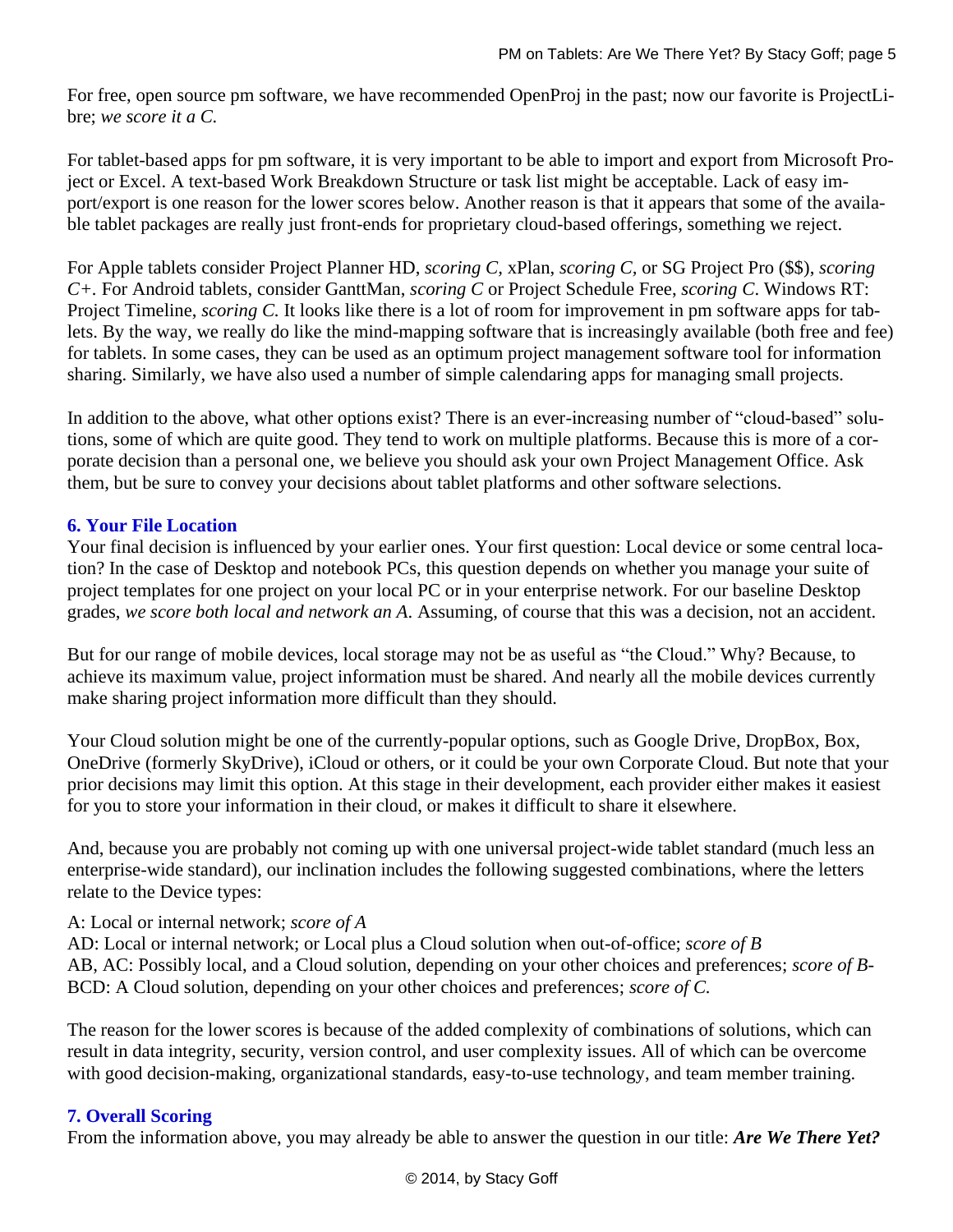Our answer: *It depends.* The more complex your project, the more stakeholders who need to communicate, the less likely it is that that you are close-to-ready to use mobile devices to manage your projects. That does not mean that your team members cannot connect via mobile—they just can't do end-to-end task management and that is even before we get into the nuances of assignment tracking and timesheet submission.

Note that we have not commented on the actual tablets and cell phones we evaluated;<sup>5</sup> we are focused on the pm tools. And the tools we evaluated may be volatile: Some will disappear, and new ones will emerge. But for now, for smaller and simpler projects, you can see that we are getting close to *being there*. At least for those who are adventuresome and willing to be the pilot group. Let's see how our scores come out overall:

| <b>Feature/Device</b> | <b>Desktop/Notebook</b> | <b>Apple tablets</b> | <b>Android tablets</b> | <b>Windows RT tablets</b> |  |
|-----------------------|-------------------------|----------------------|------------------------|---------------------------|--|
| Word Processing       | MS Word A; Open-Of-     | Page B+              | Google Drive/Docs B    | MS Word A                 |  |
|                       | fice or LibreOffice B   | Office for IPad B+   |                        |                           |  |
| Spreadsheets          | MS Excel A              | Numbers C            | Google Drive/Docs B    | <b>MS Excel A</b>         |  |
|                       | LibreOffice Calc B      | Office for IPad B+   |                        |                           |  |
| <b>PM Software</b>    | MS Project B+           | Project Planner HD C | GanttMan C             | Project Timeline C        |  |
|                       | ProjectLibre C          |                      |                        |                           |  |
| Your File Location    | Local or Network A      | B-C                  | B-C                    | B-C                       |  |

# **8. So How Did Those PM Methods Perform?**

This was not an exhaustive research study; we are sure there are many mobile apps that we have missed. In fact, as we completed this article, the popular company Wrike has introduced their product for mobile devices. We will need to look into them, and see how they compare. There are several other "cloud based" providers that we have also omitted, such as ProjectPlace, BaseCamp, and many others we have evaluated in the pase. This analysis did show us a lot about developing a multiple-mobile-device support system for project managers. The pm methods worked very well for information consumption on mobile devices—showing the benefits of responsive design. This inspired a thought: For our desktop project work, we prefer a two-monitor setup, with references on the left and current actions on the right. Today's mobile reference support is so good we could see using an iPad and notebook that way. Maybe we can even get more done when "on the road."

For "doing real work," involving information creation with pm methods, adding a keyboard was essential. And while smaller projects were workable on tablets, to make larger projects manageable, we need improvement in the software. The greatest improvements needed are in word processing software. Most PM templates are less-effective outside of Microsoft Word. Helpful notes and guidance in the templates that can be hidden or shown don't hide well in other software; the checkboxes don't check; the text boxes don't always work well. The most important factor to resolve, especially in a BYOD (Bring Your Own Device) environment, and especially with larger teams, is your file location decision, or as that popular George Carlin routine went, *"a place to keep your stuff."*

## **9. Summary**

To summarize, as we state in the title of this article, *"Are We There Yet?"* And the context is using tablets and mobile devices to manage projects. Today's pm methods, when designed for responsiveness—are effective and appealing when used as a reference. To our greatest concerns of screen size, we have already seen pico projectors and 4-foot hi-res screens projected in virtual glasses—meaning that you could soon see and share greater resolution than you have on your desktop setup.

We think tablets (and probably other personal devices, like watches and fancy glasses) are another major shift in a continuing series of technology innovations. And here is one last take-away that is especially interesting to us: While Microsoft's Windows RT and Surface 2 tablets are reviled by some, they were one of the bestperforming *real work* options in our analysis. In part, this is because of the multi-decade dominance of Microsoft Office. But our answer to the *Are We There Yet?* question for doing "real work" remains: *It depends.*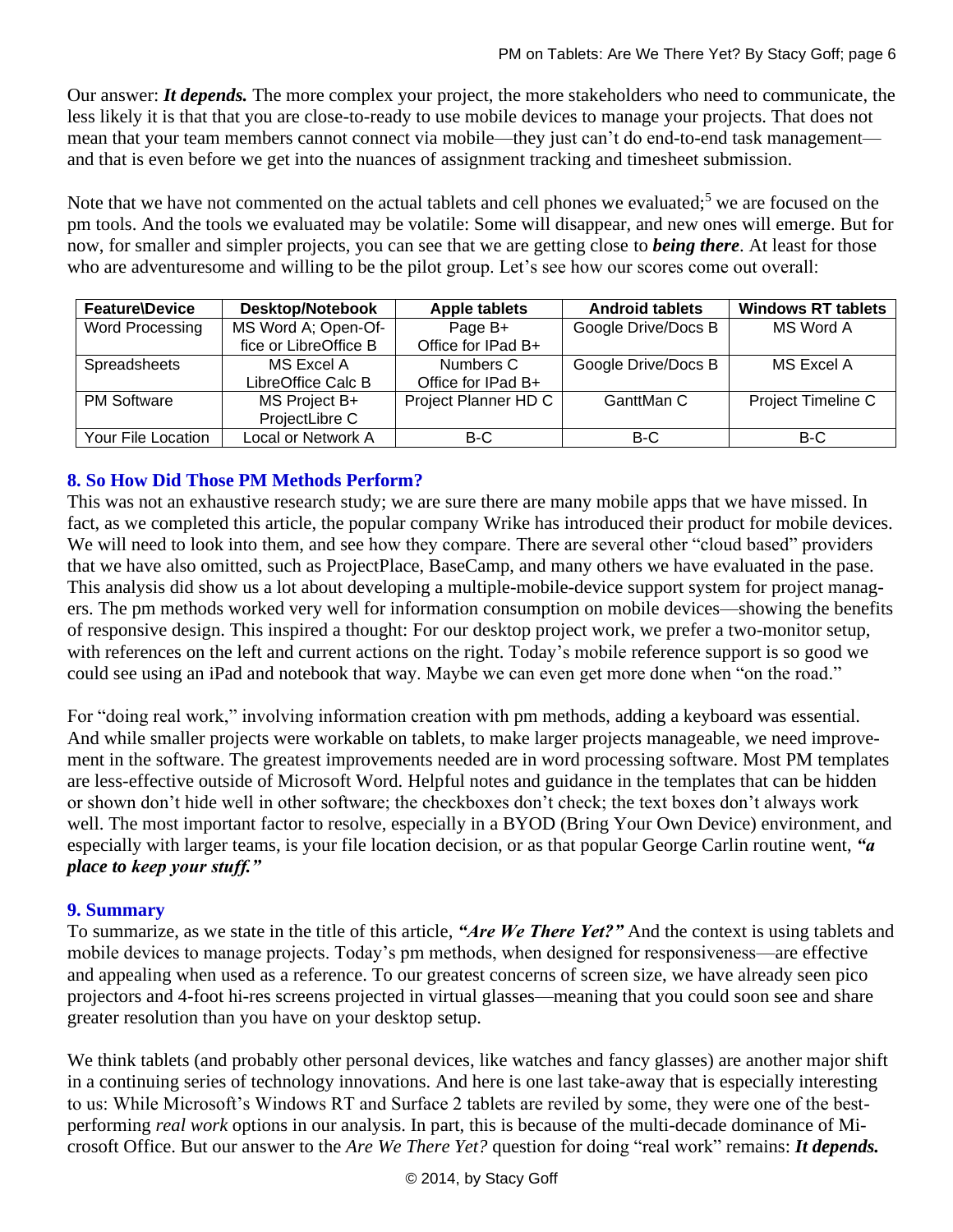It depends on the size of the project, its complexity, the number of people participating in it, and their technology literacy and eagerness. It depends on the choices you make about the devices, the software solutions and your file locations. File location is the most important question to resolve, and smart enterprises are in the process of resolving it right now, because they see the value of being first in their market to make this shift part of their next competitive advantage. For small projects, *we are here now*. As we resolve the open questions for larger, more complex projects, the answer will soon change to: *Absolutely: We are here now.*

# About the Author



**Stacy Goff**, *the PM Performance Coach*, has coached and inspired tens of thousands of project and program managers, and hundreds of organizations, on five continents, for over forty years. A Project Management practitioner since 1970 and consultant since 1982, he has also been a strong contributor to professional organizations such as IPMA® and PMI® since 1983.

He is a co-founder and past-president of IPMA-USA, and 2011-2014 Vice President of Marketing & Events for IPMA, the International Project Management Association. In September, 2015, he was named an IPMA Honorary Fellow.

Goff's interest in project competence and performance began with establishing a PM Competency Center for a nuclear power plant in the early 1980s. It continued with international engagements during the 1980s and 90s as he helped organizations assess and improve their project and program performance. Today, he coaches, speaks and performs keynote speeches at major

project-related events. And, he continues to pursue his interest in individual, project team, organization, and national and international PM performance.

Mr. Goff brings a results-oriented approach to Project Management coaching, consulting, and training. His insight for the needed PM Competences, and his delivery of effective training translate to improved project performance. In his working life, he combines his Project experience with sensitivity for the interpersonal skills areas—the human aspects of projects.

In his papers, presentations, workshops or in consulting, he combines his project experience with strategic linkage for all projects and programs. His insights and experience have provided competitive advantage for his clients for over 40 years. His business result: measurably increased **PM Performance.** 

Contact Stacy at +1.719.488.3850, email: Stacy.Goff@gmail.com. His website is https://StacyGoff.com

All trademarks are the property of their respective owners.